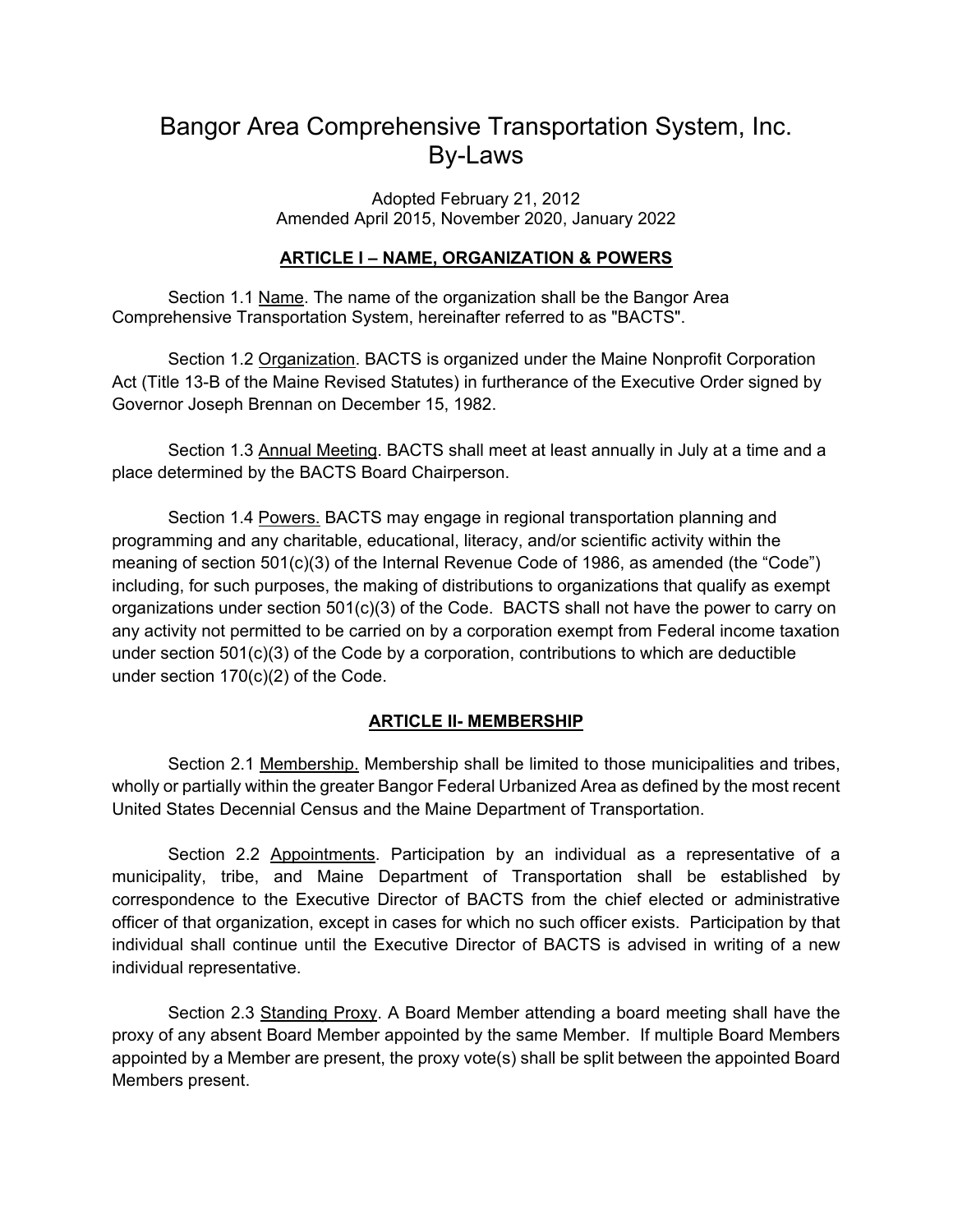#### **ARTICLE III- BOARD**

Section 3.1 General Powers. The activities of BACTS shall be managed and controlled by a Board, which consists of the membership as defined in section 2.1. All the corporate powers, except such as are otherwise provided for in these Bylaws and in the laws of the State of Maine, shall be and are hereby vested in and shall be exercised by the BACTS Board.

Section 3.2 Appointment of Voting Members. Each municipality and tribe will have the right to appoint one voting representative for every three thousand (3,000) people in their urbanized area with a minimum of one member per municipality or tribe and a maximum of 4 members per municipality or tribe (See Appendix A).

Section 3.3 No Compensation. Members shall receive no compensation, salary, or other remuneration or stipend for their services.

Section 3.4 General Standards for Members. A member shall discharge the member's duties in good faith, with the care an ordinarily prudent person in a like position would exercise under similar circumstances, and in a manner the member reasonably believes to be in the best interests of BACTS. In discharging the member's duties, a member is entitled to rely on information, opinions, reports or statements, including financial statements and other financial data, if prepared or presented by:

- (a) One or more officers or employees of BACTS whom the member reasonably believes to be reliable and competent in the matters presented;
- (b) Legal counsel or a public accountant or other person as to matters the member reasonably believes are within the person's professional or expert competence.

 A member is not acting in good faith if the member relies on information, opinions, reports or statements that the member knows or has reason to believe are unwarranted. A member is not liable for the performance of the duties of the members office if the member acted in compliance with this section and, if a conflict-of-interest transaction is involved (as defined below); the transaction was fair to BACTS or was approved as set forth below. A member is not considered a trustee with respect to BACTS or with respect to any property held or administered by BACTS, including, without limitation, property that may be subject to restrictions imposed by the donor or transferor of the property.

Section 3.5 Specific Responsibilities of Members. Unless otherwise prohibited by the Articles of Incorporation, these Bylaws, or applicable law, any such requirements, activities, and objectives of the Board may be accomplished, carried on, and/or satisfied through committees duly constituted by the Board and accountable to it. In addition, thereto and in compliance with 13-B M.R.S.A. § 701, the Board shall ensure that no employee of BACTS is terminated for contacting a member or members. The Board may not preclude contact between employees of BACTS and members of the BACTS Board.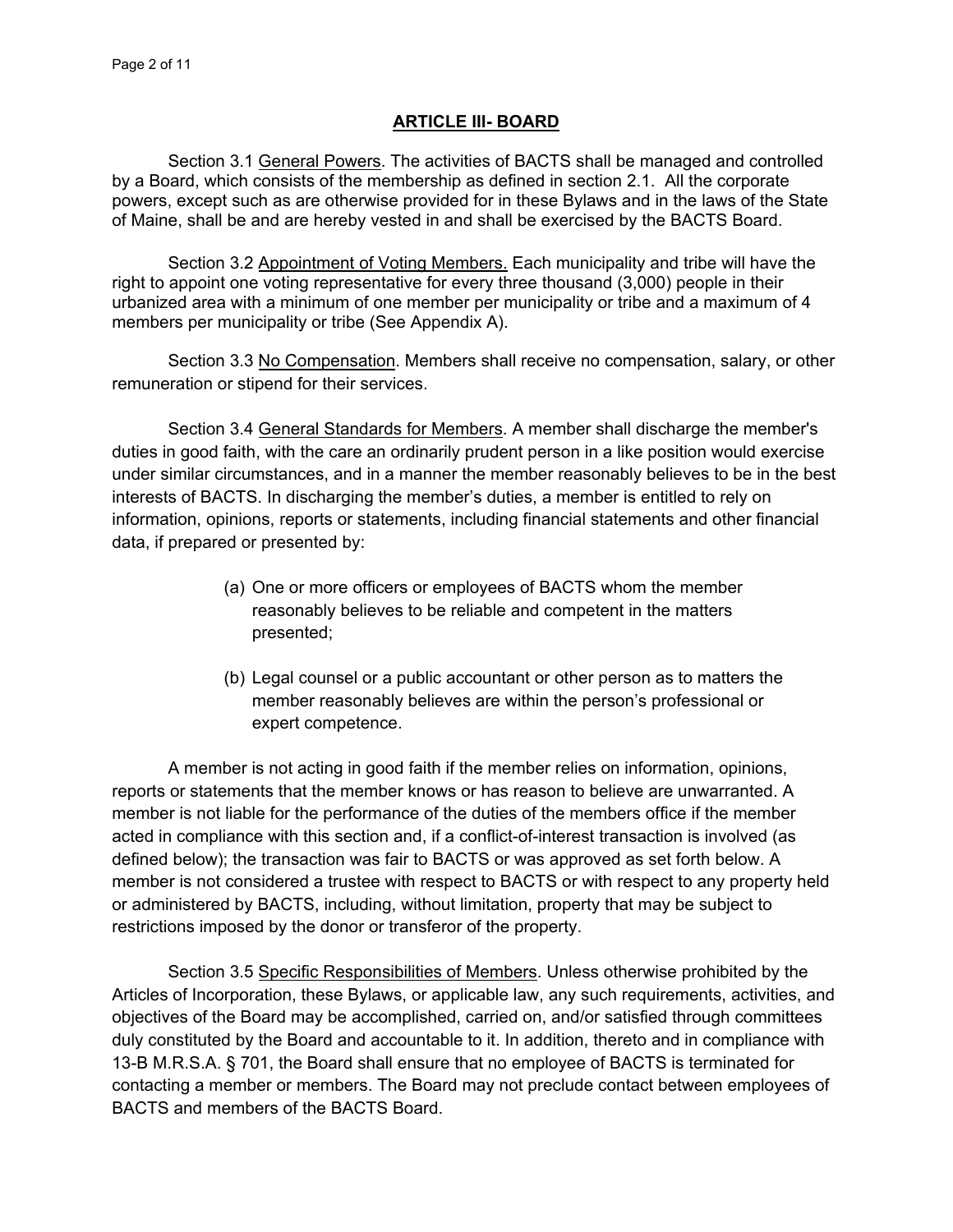#### **ARTICLE IV – OFFICERS**

 Section 4.1 Enumeration. The officers of BACTS shall be the BACTS Board Chairperson, BACTS Board Vice Chairperson, BACTS Board Treasurer, and the BACTS Board Secretary or Clerk, together with such other officers with such powers and duties not inconsistent with these bylaws, as may be appointed and determined by the BACTS Board. Any two offices may be held by the same person, other than the offices of Chair and Vice-Chair. The duties of the officers of BACTS wherein they are not specifically enumerated in these bylaws shall be the duties specified by law as the usual duties of similar officers in similar nonprofit corporations.

 Section 4.2 Election, Term of Office and Qualifications. All officers shall be elected biannually by the BACTS Board at the July Annual Meeting. Terms of officers will be two years. Officers must be a member of the BACTS Board.

Section 4.3 Chair. The Chair shall preside over all BACTS Board meetings. The BACTS Board Chair will also serve as the BACTS MPO Chair for the BACTS MPO Executive and BACTS MPO Policy Committee meetings. The Chair of BACTS has signatory rights for all BACTS accounts, contracts, and invoices.

Section 4.4 Vice Chair. Any vice-chair(s) shall perform such duties and have such powers as the Chair may from time to time prescribe. In the absence of the Chair, or in the event of their inability or refusal to act, the vice-chair shall perform the duties of Chair, and when so acting, shall have all the powers of and be subject to all the restrictions upon the Chair.

Section 4.5 Treasurer. The Treasurer shall, subject to the direction of the BACTS Board, have general charge of the financial affairs of BACTS and shall cause to be kept accurate books of account. The Treasurer shall have custody of all funds, securities, and valuable documents of BACTS, except as the BACTS Board may otherwise provide. The Treasurer shall, subject to the control of the BACTS Board, have responsibility for overseeing the maintenance and safekeeping of all books of accounts and financial records of BACTS.

Section 4.6 Secretary or Clerk. The Secretary or Clerk shall have charge of such books, documents, and papers as the BACTS Board may determine and shall have the custody of the corporate seal, if any. The Secretary or Clerk shall assist in the supervision of elections; shall assist with issuing formal notification of such election or appointment to office or committee.

 Section 4.7 Removal. Any officer may be removed from office with or without cause by the affirmative vote of a majority of all the members of BACTS Board then in office.

Section 4.8 General Standards of Officers. An Officer of BACTS shall discharge that Officer's duties in good faith, with the care an ordinarily prudent person in a like position would exercise under similar circumstances, and in a manner the Officer reasonably believes to be in the best interests of BACTS. In discharging the Officer's duties, an Officer is entitled to rely on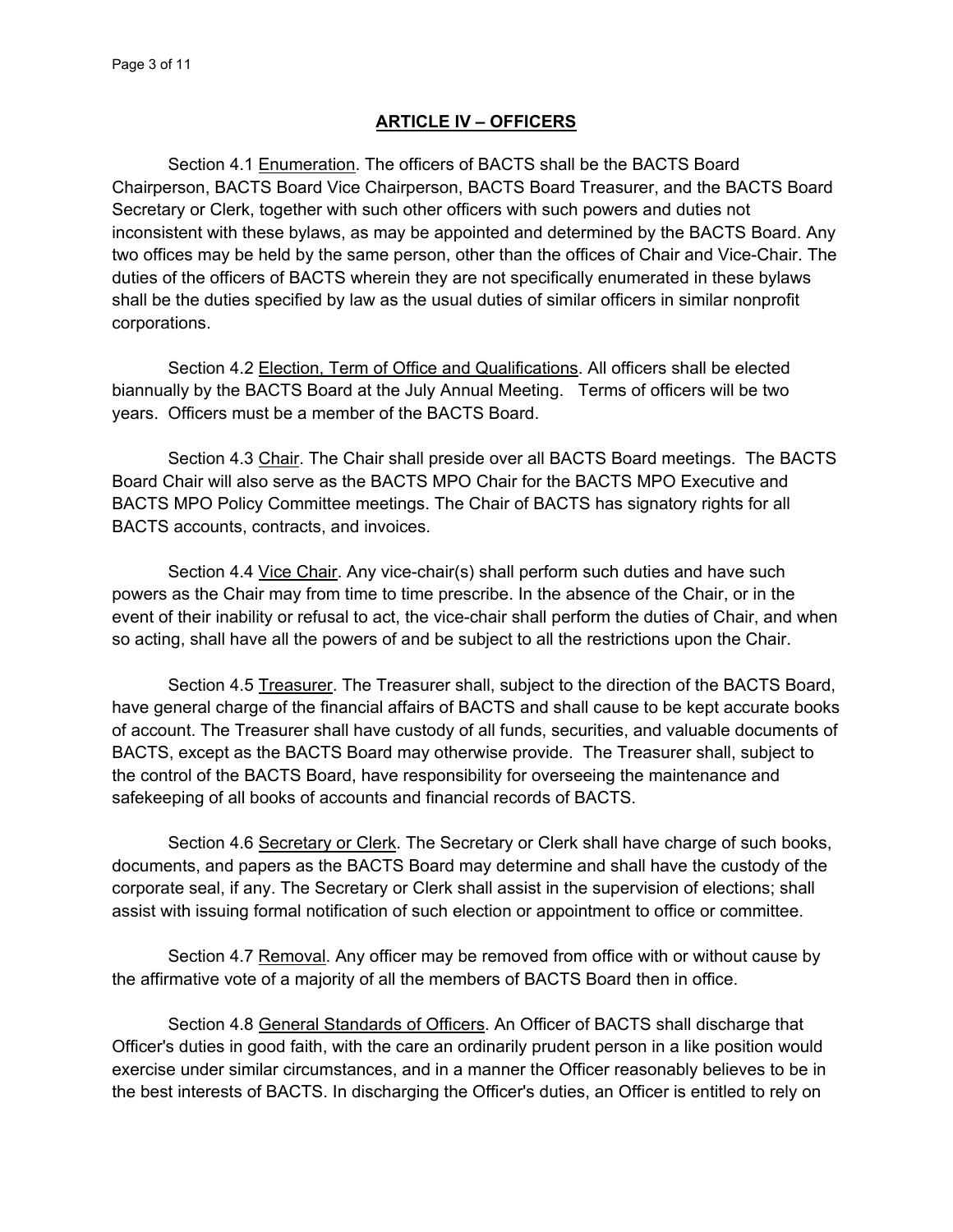information, opinions, reports or statements, including financial statements and other financial data, if prepared or presented by:

- (a) One or more officers or employees of BACTS whom the Officer reasonably believes to be reliable and competent in the matters presented; or
- (b) Legal counsel or a public accountant or other person as to matters the Officer reasonably believes are within the person's professional or expert competence.

 An Officer is not acting in good faith if the Officer relies on information, opinions, reports or statements that the Officer knows or has reason to believe are unwarranted. An Officer is not liable to BACTS or other person for any action taken or not taken if the Officer acted in compliance with this section.

## **ARTICLE V – BACTS BOARD MEETINGS**

Section 5.1 Notice of Meetings. Notice of all BACTS Board meetings shall be given at least seven (7) calendar days before the meeting via email to each member. Notice will also be provided to the general public via the BACTS website.

Section 5.2 Meeting Procedures. The Parliamentary authority shall be the current edition of Roberts Rules of Order Newly Revised for all matters not covered in the bylaws. The BACTS Board does reserve the right to host meetings virtually on a platform which allows participation by the general public.

Section 5.3 Quorum. At all meetings of the BACTS Board meetings at least 40% of the member municipality or agency shall be necessary and sufficient to constitute a quorum for the transaction of business and the act of a majority of the members present at any meeting at which there is a quorum shall be the act of the BACTS Board, except as may be otherwise specifically provided by statute or by these Bylaws.

Section 5.4 Meetings Open to the Public. Meetings shall be open to the public in accordance with applicable law; provided however, that the Board shall have the power to go into executive session and exclude the public when authorized under applicable law.

## **ARTICLE VI – METEROPOLITAIN PLANNING ORGANIZATION (MPO)**

Section 6.1 Purpose. BACTS acts as the Metropolitan Planning Organization (hereinafter referred to as MPO) pursuant to Federal statute and rules. BACTS is a collaborative organization focused on advancing the transportation interest of the greater Bangor Urbanized Area (See map Appendix B). BACTS is responsible for carrying out the federal and state mandated urbanized transportation planning responsibilities, programing Federal Highway Administration, and Federal Transit Administration funds in the greater Bangor Urbanized Area.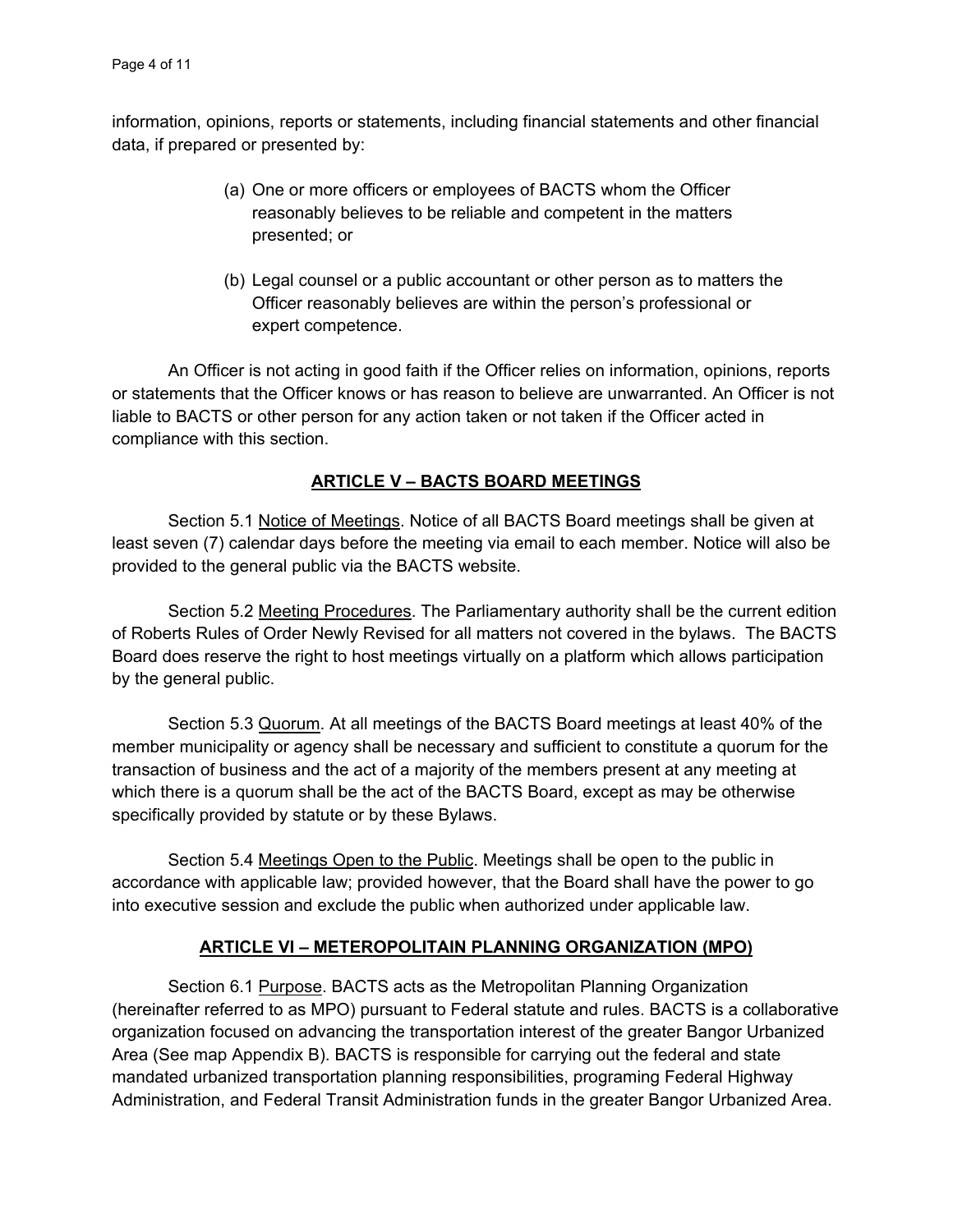Section 6.2 Area Served. The BACTS area includes all of Bangor, Brewer, Penobscot Indian Island, Veazie; and portions of Bradley, Hampden, Hermon, Milford, Old Town, Orono, and Orrington. There is one fixed route transit operator in the greater Bangor Urbanized Area, the Community Connector. The Community Connector serves the municipalities of Bangor, Brewer, Hampden, Veazie, Orono, Old Town, and the University of Maine. The BACTS area shall be updated as deemed necessary with each urbanized area designation of the US Decennial Census.

## **ARTICLE VII- MPO MEMBERSHIP**

Section 7.1 MPO Membership. Membership shall be limited to those municipalities, tribes, and the Maine Department of Transportation (MaineDOT), wholly or partially within the greater Bangor Federal Urbanized Area as defined by the most recent United States Decennial Census and the Maine Department of Transportation. In addition to voting members, there shall be two non-voting members, one from each of the following agencies: Federal Highway Administration (FHWA) and Federal Transit Administration (FTA).

Section 7.2 MPO Appointments. Participation by an individual as a representative of a municipality, tribe, and Maine Department of Transportation shall be established by correspondence to the Executive Director of BACTS from the chief elected or administrative officer of that organization, except in cases for which no such officer exists. Participation by that individual shall continue until the Executive Director of BACTS is advised in writing of a new individual representative.

Section 7.3 Standing Proxy. A Board Member attending a board meeting shall have the proxy of any absent Board Member appointed by the same Member. If multiple Board Members appointed by a Member are present, the proxy vote(s) shall be split between the appointed Board Members present.

#### **ARTICLE VIII- MPO COMMITTEES**

Section 8.1 BACTS MPO Committees BACTS committees will perform all duties and functions as requires by federal law as the regions MPO.

Section 8.2.1 Executive Committee Membership. The Executive Committee membership shall consist of the most recent past Chairperson, current Chairperson, Vice Chairperson, as well as the Treasurer and Secretary for the BACTS Board; and will be staffed by the Executive Director.

Section 8.2.2 Duties and Functions.

- a. Set overall strategic direction for BACTS.
- b. Propose amendments to the BACTS Bylaws.
- c. Approve BACTS Policies and Procedures.
- d. Perform the annual evaluation of Executive Director
- e. Review and renew the Executive Directors contract.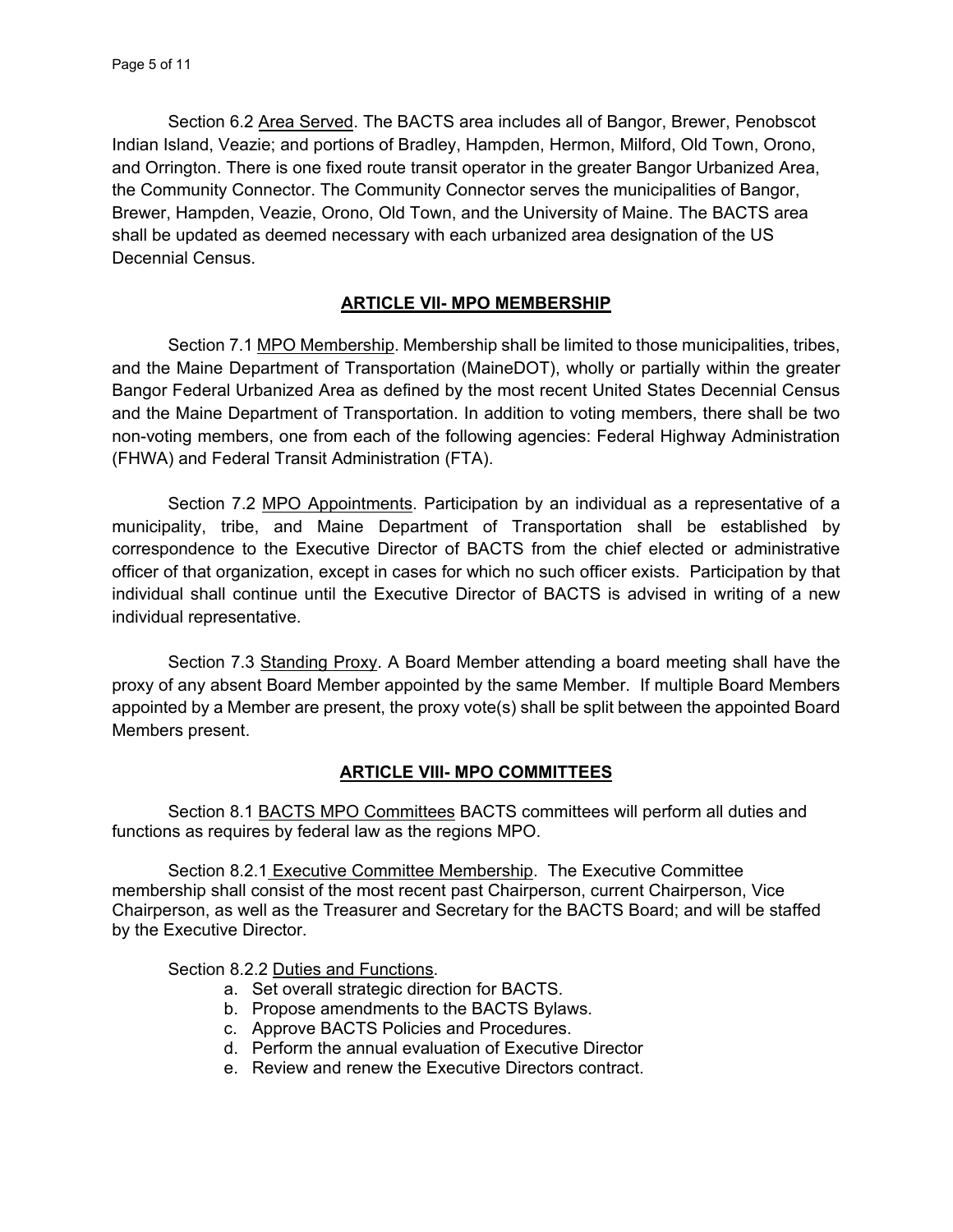Section 8.2.3 Policy Committee Membership. Each municipality and tribe will have the right to appoint one voting representative for every three thousand (3,000) people in their urbanized area with a minimum of one member per municipality or tribe and a maximum of 4 members per municipality or tribe (See Appendix A). The Maine Department of Transportation shall have the right to appoint one voting representative to the Policy Committee.

Section 8.2.4 Duties and Functions.

- a. The Policy Committee will perform all duties and functions required by federal law as the region's MPO.
- b. The Policy Committee has full authority to establish sub committees and working groups.
- c. The Policy Committee will be responsible for hiring and the termination of the Executive Director.
- d. In addition the Policy Committee will:
	- i. Set the strategic direction for, and update BACTS' regional long-range plan.
	- ii. Set strategic direction for the biennial Unified Planning Work Program (UPWP).
	- iii. Endorse the programming of BACTS' annual federal allocation, including FHWA and FTA.
	- iv. Adopt the annual BACTS Transportation Improvement Program (TIP) as federally required.
- e. Establish and amend the BACTS Bylaws. (See the Executive Committee)
- f. Approve and direct the BACTS Executive Director to sign and enter into contracts on behalf of BACTS.

Section 8.2.5 Transit Committee Membership. The BACTS Transit Committee shall consist of one representative from the urban transit provider, two representatives from each of the municipalities served by the fixed route transit provider, one representative from MaineDOT, and one representative from the University of Maine. There will also be one non-voting transit rider representative appointed biennially. The BACTS Transit Committee is a voting committee, which will vote on agenda items for recommendations to be considered by the BACTS Policy Committee. Members present constitutes a quorum for the BACTS Transit Committee.

Section 8.2.6 Duties and Functions.

- a. Provide input on overall strategic direction for the fixed route transit services in the greater Bangor region Urbanized area.
- b. Provide input on the Community Connector capital plan and assist with annual budget development.
- c. Provide input on all transit planning efforts and studies.

Section 8.3 Notice of Meetings. Notice of all BACTS meetings shall be given at least seven (7) calendar days before the meeting via email to each member. Notice will also be provided to the general public via the BACTS website.

Section 8.4 Meeting Procedures. The Parliamentary authority shall be the current edition of Roberts Rules of Order Newly Revised for all matters not covered in the bylaws. BACTS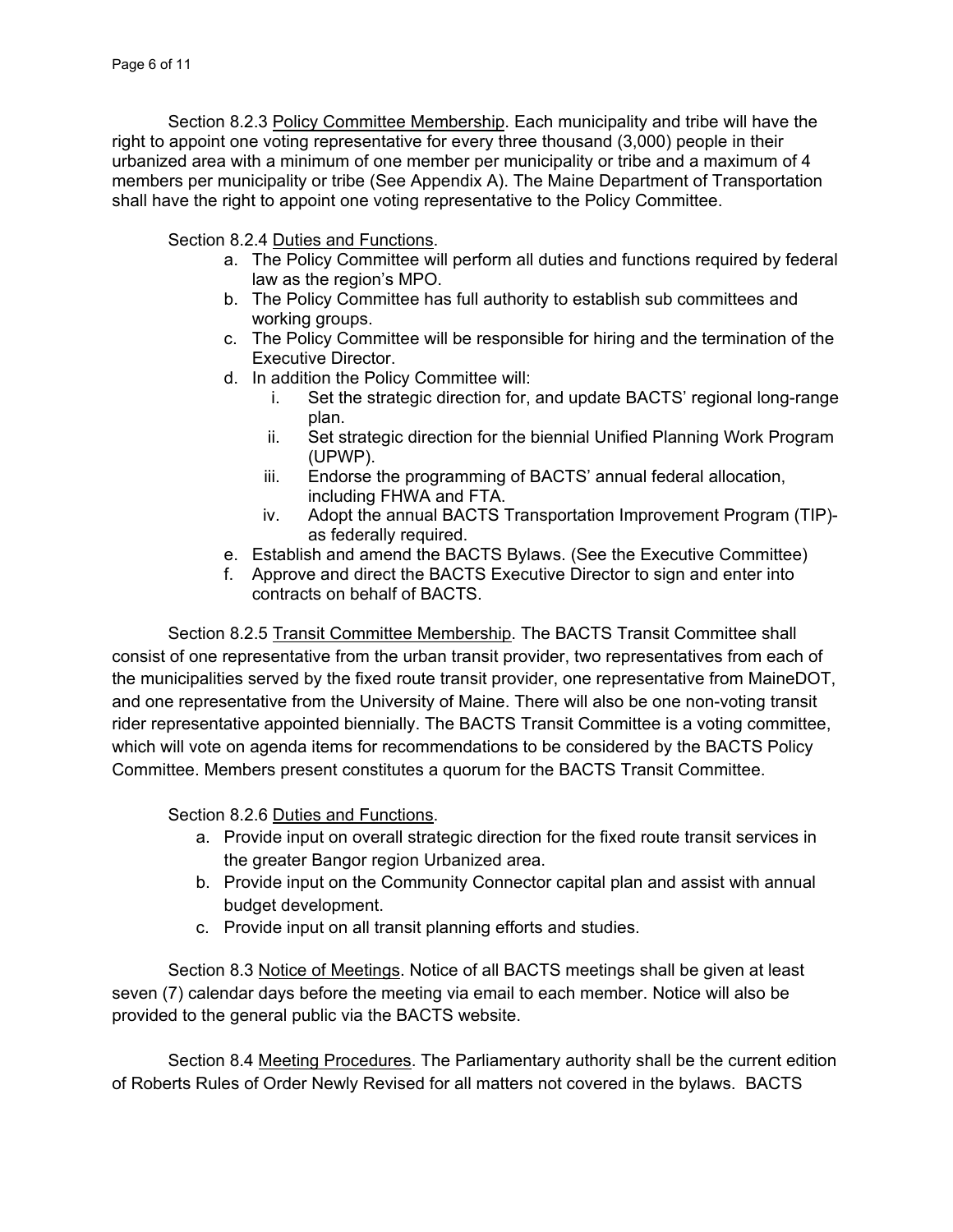does reserve the right to host meetings virtually on a platform which allows participation by the general public.

Section 8.5 Quorum. At all meetings of the BACTS MPO Policy Committee at least 40% of the member municipality or agency shall be necessary and sufficient to constitute a quorum for the transaction of business and the act of a majority of the members present at any meeting at which there is a quorum shall be the act of the BACTS MPO Policy Committee, except as may be otherwise specifically provided by statute or by these Bylaws.

Section 8.6 Meetings Open to the Public. Meetings shall be open to the public in accordance with applicable law; provided however, that the Committee shall have the power to go into executive session and exclude the public when authorized under applicable law.

## **ARTICLE IX- EXECUTIVE DIRECTOR**

Section 9.1 Executive Director. The Executive Director, if any, shall be the highestranking employee of BACTS and, upon any vacancy in the office, shall be appointed by the BACTS Board by a two-thirds vote of the members then in office. The Executive Director shall report directly to the BACTS Board and to the BACTS Policy Committee and shall be responsible for the general day-to-day activities of BACTS. The Executive Director, subject to the approval of the BACTS Board or the BACTS Policy Committee, shall have authority to sign for BACTS all deeds, leases, mortgages, contracts, or other documents or instruments of BACTS. The Executive Director shall also perform all other duties incident to this office prescribed by law or by special vote of the BACTS Board or BACT Policy Committee. The Executive Director shall serve at the pleasure of the Board and may be removed by a two-thirds vote of the BACTS Board or the BACTS Policy Committee then in office at a meeting duly called.

## **ARTICLE X: INDEMNIFICATION; INSURANCE**

 Section 10.1 Required Indemnification. BACTS shall in all cases indemnify any person who was or is a party or is threatened to be made a party to any threatened, pending or completed action, suit or proceeding, whether civil, criminal, administrative or investigative, by reason of the fact that such person is or was a director, officer, or committee member of BACTS, or is or was serving at the request of BACTS as a member officer, employee or agent of another corporation, partnership, joint venture, trust or other enterprise, against expenses, including attorneys' fees, judgments, fines and amounts paid in settlement actually and reasonably incurred by them in connection with such action, suit or proceeding; provided that no indemnification shall be provided for any person with respect to any matter as to which they shall have been finally adjudicated in any action, suit or proceeding not to have acted in good faith in the reasonable belief that his or her action was in the best interests of BACTS or, with respect to any criminal action or proceeding, had reasonable cause to believe that their conduct was unlawful. The termination of any action, suit or proceeding by judgment, order or conviction adverse to such person, or by settlement or plea of nolo contendere or its equivalent, shall not of itself create a presumption that such person did not act in good faith in the reasonable belief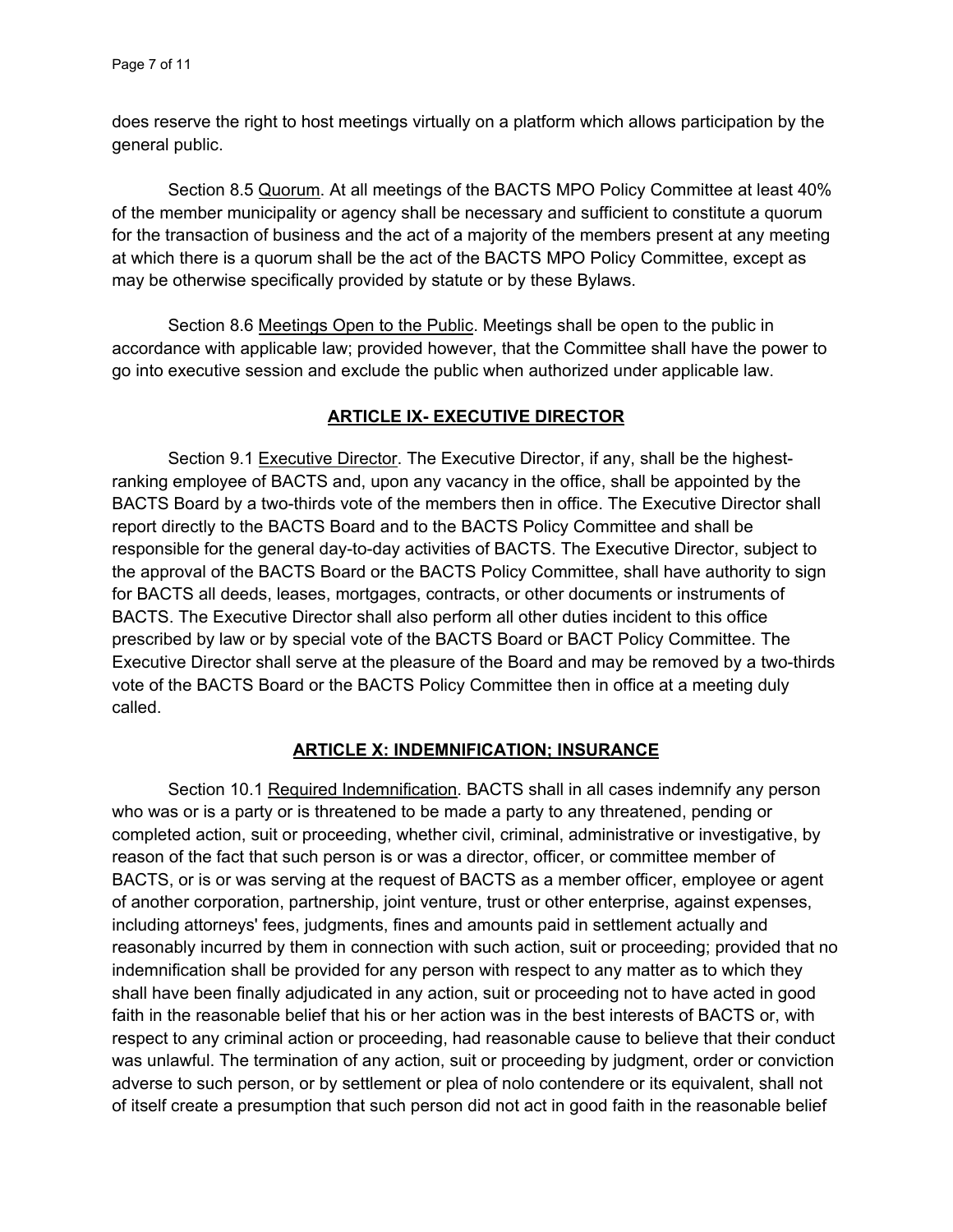that his or her action was in the best interests of BACTS, and, with respect to any criminal action or proceeding, had reasonable cause to believe that his conduct was unlawful. The right to indemnification granted by this section may be enforced by a separate action against BACTS, if an order for indemnification is not entered by a court in the action, suit or proceeding wherein such person was successful on the merits or otherwise.

 Section 10.2 Determination by Board. Any indemnification under Section 10.1, unless ordered by a court, shall be made by BACTS upon a determination that indemnification of the member, officer, or committee member is proper in the circumstances because they have met the applicable standard of conduct set forth above. Such determination shall be made by the BACTS Policy Committee by a majority vote of a quorum consisting of members who were not parties to such action, suit or proceeding, or if such a quorum is not obtainable, or even if obtainable, if a quorum of disinterested members so directs, by independent legal counsel in a written opinion. Such a determination, once made by the BACTS Policy Committee may not be revoked by the BACTS Policy Committee, and upon the making of such determination by the BACTS Policy Committee, the director, officer, or committee member may enforce the indemnification against BACTS by a separate action notwithstanding any attempted or actual subsequent action by the BACTS Policy Committee.

Section 10.3 Advance Payments. Expenses incurred in defending a civil or criminal action, suit or proceeding may be paid by BACTS in advance of the final disposition of such action, suit or proceeding as authorized by the BACTS Policy Committee in the manner provided in Section 10.2 upon receipt of an undertaking by or on behalf of the member, officer, or committee member to repay such amount, unless it shall ultimately be determined that they are entitled to be indemnified by BACTS.

Section 10.4 Indemnification Not Exclusive. The indemnification provided by Section 10.1 shall not be deemed exclusive of any other rights to which those indemnified may be entitled under any bylaw, agreement, vote of disinterested directors or otherwise, both as to action in their official capacity and as to action in another capacity while holding such office, and shall continue as to a person who has ceased to be a member, officer, or committee member and shall inure to the benefit of the heirs, executors and administrators of such a person.

Section 10.5 Power to Purchase Insurance. BACTS has the power to purchase and maintain insurance on behalf of any person who is or was a director, officer, employee or agent of BACTS, or is or was serving at the request of BACTS as a member, officer, employee or agent of another corporation, partnership, joint venture, trust or other enterprise against any liability asserted against them and incurred by them in any such capacity, or arising out of their status as such, whether or not BACTS would have the power to indemnify them against such liability under Section 10.1.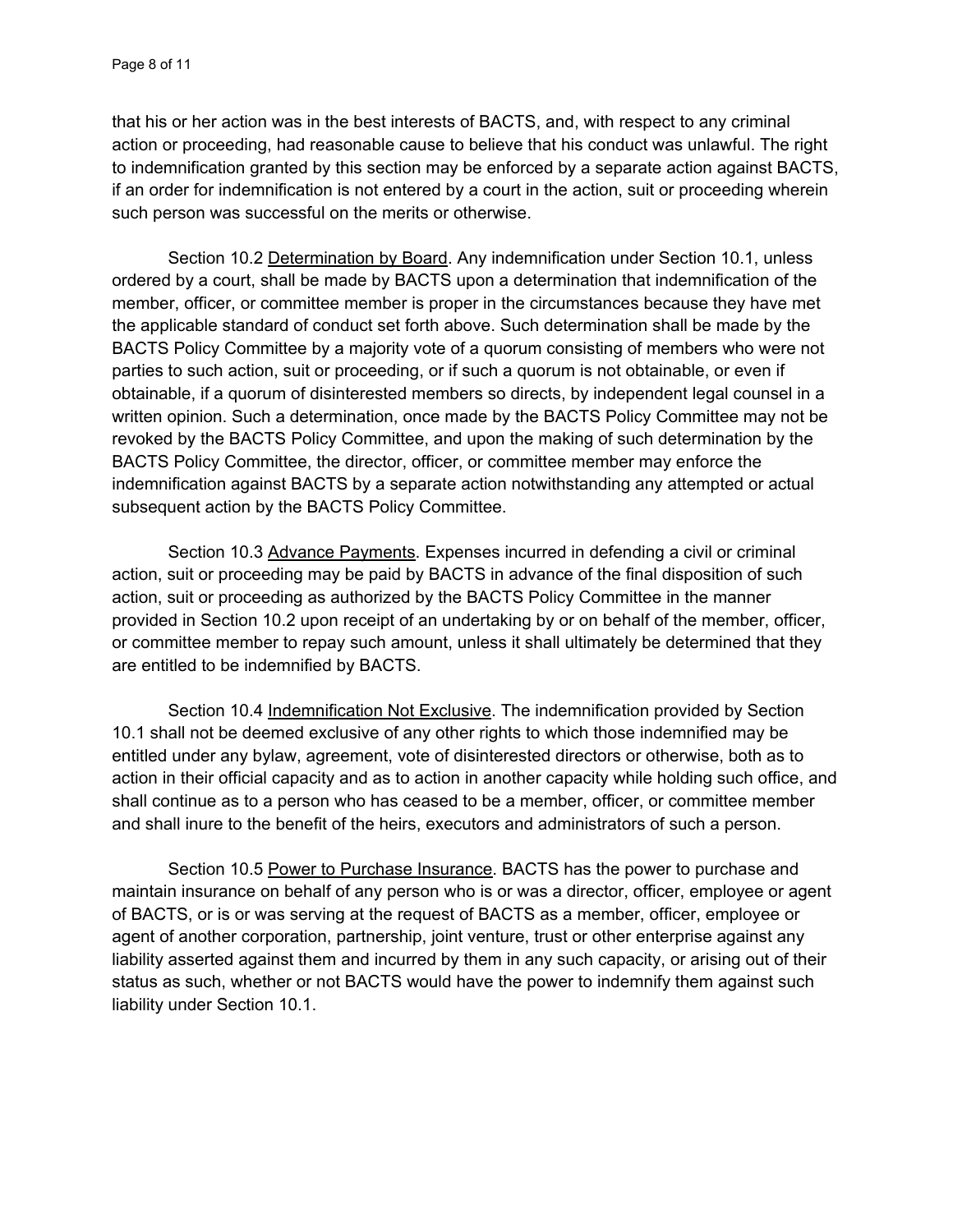## **ARTICLE XI – CONTRACTS; CHECKS; DEPOSITS**

Section 11.1 Contracts. The BACTS Board or the BACTS Policy Committee may authorize the Executive Director to enter into any contract or execute and deliver any instrument in the name of and on behalf of BACTS, and such authority may be general or confined to a specific instance.

 Section 11.2 Checks. All checks, drafts, or orders for the payment of money, notes, or other evidences of indebtedness shall be issued in the name of BACTS and in such manner as shall from time to time be determined by the BACTS Board or the BACTS Policy Committee.

 Section 11.3 Deposits. All funds of BACTS shall be deposited from time to time to the credit of BACTS in such banks, trust companies or other depositories as the BACTS Board or the BACTS Policy Committee may select or approve.

## **ARTICLE XII - BOOKS AND RECORDS**

Section 12.1 Books and Records. BACTS shall keep correct and complete books and records of accounts and shall keep minutes of the proceedings of the BACTS Board or the BACTS Policy Committee. All books and records of BACTS may be inspected by any officer or member of BACTS, or the officer's or members agent or attorney, for any proper purpose at any reasonable time, as long as the officer or member, or the officer's or members agent or attorney, gives BACTS written notice at least 5 business days before the date on which the officer or member, or the officer's or members agent or attorney, wishes to inspect and copy any books or records. BACTS may in its discretion require the officer or member, or the officer's or members agent or attorney, to pay the reasonable cost of the copies made and may impose reasonable restrictions on the use or distribution of the records by such a person. Provided, however, that nothing in this Article 7 shall prevent or be construed as preventing BACTS, in its discretion, from permitting inspection and copying of its books and records on such lesser notice, or by other persons, as the BACTS Board or the BACTS Policy Committee may deem appropriate at any time.

# **ARTICLE XIII – CONFLICTS-OF-INTEREST**

Section 13.1 Definition of Conflict-of-Interest Transaction. For purposes of this Article 8, a conflict-of-interest transaction is a transaction in which a Member, Officer, or Committee Member of BACTS has a direct or indirect financial interest. For purposes of this Article 13, a Member, Officer, or Committee Member has an indirect financial interest in a transaction if:

- (a) Another entity in which the Member, Officer, or Committee Member has a material interest or in which the Member, Officer, or Committee Member is a general partner is a party to the transaction; or
- (b) Another entity of which the Member, Officer, or Committee Member is a director, officer, or trustee is a party to the transaction.

Section 13.2 Approval of Conflict of Interest Transactions. A conflict-of-interest transaction may be approved before or after consummation of the transaction as follows: The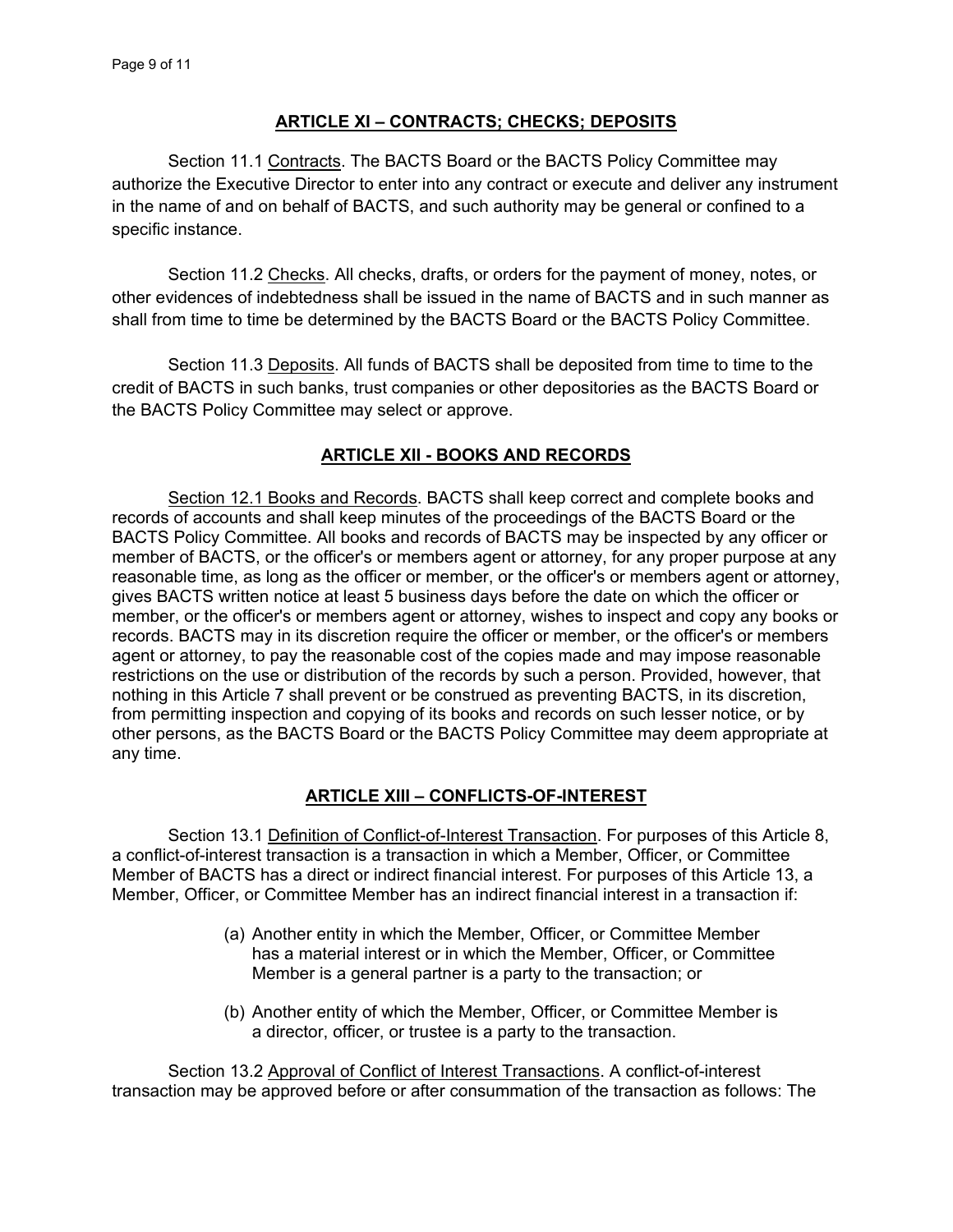BACTS Board or BACTS Policy Committee may authorize, approve or ratify the transaction if the material facts of the transaction and the member's or officer's interest are disclosed or known to the BACTS Board or BACTS Policy Committee or the authorized committee of the BACTS Policy Committee. The transaction may be approved only if it is fair and equitable to BACTS as of the date the transaction is authorized, approved, or ratified. The party asserting fairness of any such transaction has the burden of establishing fairness. For purposes of this section, a conflict-of-interest transaction is approved if it receives the affirmative vote of a majority of the Members on the BACTS Board or BACTS Policy Committee or on an authorized committee of the Board who have no direct or indirect interest in the transaction, but a transaction may not be approved by a single member. If a majority of the Members on the BACTS Board or BACTS Policy Committee who have no direct or indirect interest in the transaction vote to approve the transaction, a quorum is present for the purpose of taking action under this section.

## **ARTICLE XIV - NONPROFIT STATUS**

 Section 14.1 Prohibition Against Sharing in Corporate Earnings. No part of the net earnings of BACTS shall inure to the benefit of or be distributable to its members, officers, or other private persons, except that BACTS is authorized and empowered to pay reasonable compensation for services rendered and to make payments and distributions in furtherance of its exempt purposes.

 Section 14.2 Maine Law Requirements. The funds or assets of BACTS may not be transferred or applied and a Members, Officer, or Committee Member of BACTS may not authorize the transfer or application of funds or assets of BACTS if:

- (a) The transfer constitutes a conflict-of-interest transaction within the meaning of Article 8 that is neither fair nor properly approved as set forth in Article 13;
- (b) The transfer misapplies the funds or assets in violation of a statute, including conversion transactions in violation of Title 5, sections 194-C to 194-H, as amended, of Maine Revised Statutes Annotated;
- (c) The transfer is to a Member or Officer of BACTS or to another person in a position to exercise substantial influence over the affairs of BACTS and constitutes private inurement or excess benefits that exceed the fair market value of the property or services received in return; or
- (d) The transfer of funds or assets is to a controlled entity or joint venture organized as a for-profit entity, unless the Board determines under the facts and circumstances at the time of transfer or commitment to transfer that:
	- (1) the organization and operations of the for-profit entity will serve, further, or support a charitable purpose of BACTS;
	- (2) the transfer or the commitment to transfer is fair to BACTS;